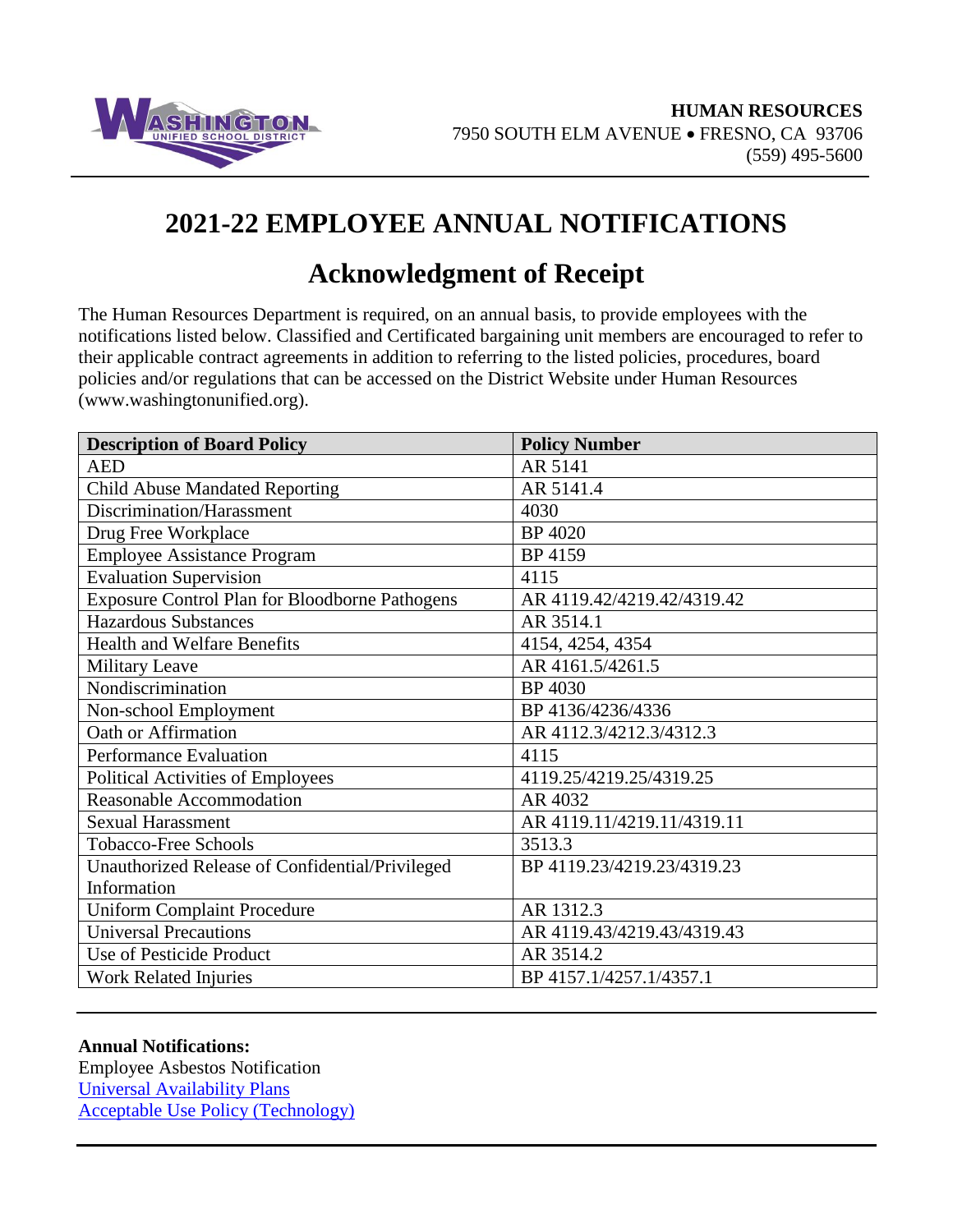#### **Mandatory Postings:**

- [Americans with Disabilities Act](https://www.dol.gov/general/topic/disability/ada)
- [California Law Prohibits Workplace Discrimination and Harassment \(DFEH Notice\)](https://www.dfeh.ca.gov/wp-content/uploads/sites/32/2017/06/DFEH_WorkPlaceDiscriminationHarassmentPoster.pdf)
- [Employee Rights Under the Family and Medical Leave Act \(DOL Notice\)](https://www.dol.gov/whd/regs/compliance/posters/fmlaen.pdf)
- [Equal Employment Opportunity is the Law \(EEOC Notice\)](https://www.dol.gov/sites/dolgov/files/ofccp/regs/compliance/posters/pdf/eeopost.pdf)
- [Family Care and Medical Leave \(CFRA Leave\) and Pregnancy Disability Leave \(DFEH Notice\)](https://www.dfeh.ca.gov/wp-content/uploads/sites/32/2020/12/CFRA-and-Pregnancy-Leave_ENG.pdf)
- [Families First Coronavirus Response Act: Employee Paid Leave Rights](https://www.dir.ca.gov/dlse/COVID19Resources/FAQ-for-SPSL-2021.html)
- [Hate Violence and Civil Rights \(DFEH Notice\)](https://www.dfeh.ca.gov/wp-content/uploads/sites/32/2017/12/DFEH_RalphPoster_ENG.pdf)
- [Pregnancy Leave \(DFEH Notice\)](https://www.dfeh.ca.gov/wp-content/uploads/sites/32/2018/08/RightsObligationsPregnantEe_A_ENG.pdf)
- [Rights of Victims of Domestic Violence, Sexual Assault and Stalking](http://www.dir.ca.gov/dlse/Victims_of_Domestic_Violence_Leave_Notice.pdf)
- [Sexual Harassment \(DFEH Notice\)](https://www.dfeh.ca.gov/wp-content/uploads/sites/32/2020/03/SexualHarassmentFactSheet_ENG.pdf)
- Voter Rights [Time off to Vote](http://elections.cdn.sos.ca.gov/pdfs/tov-english.pdf)
- [Workers' Compensation](https://www.dir.ca.gov/dwc/DWCPamphlets/TimeOfHirePamphlet.pdf)
- Your Rights Under USERRA [Uniformed Services Employment and Reemployment](https://www.dol.gov/vets/programs/userra/USERRA_Private.pdf) Rights Act [\(DOL Notice\)](https://www.dol.gov/vets/programs/userra/USERRA_Private.pdf)

## **Resources:**

- [U.S. Equal Employment Opportunity Commission](http://www.eeoc.gov/)
- [State of California of Fair Employment and Housing](http://www.dfeh.ca.gov/)
- [U.S. Department of Labor](http://www.dol.gov/)
- [State of California Employment Development Department](http://www.edd.ca.gov/)

\_\_\_\_\_\_\_\_\_\_\_\_\_\_\_\_\_\_\_\_\_\_\_\_\_\_\_\_\_ \_\_\_\_\_\_\_\_\_\_\_\_\_\_\_\_\_\_\_\_\_\_\_\_

### **Declaration of Employee:**

*I have reviewed the above Employee Annual Notifications and Mandatory Postings for the current school year, which I may retain in my personnel file.*

*My signature below signifies that I understand the contents of the mandatory postings. If I need clarification on any mandatory posting, I understand that I should call the Washington Unified School District, Human Resources Department at (559) 495-5600 before signing this declaration.*

\_\_\_\_\_\_\_\_\_\_\_\_\_\_\_\_\_\_\_\_\_\_\_\_\_\_\_\_\_ Name (Please Print)

Signature Date

**RETURN TO:** Human Resources for placement into your personnel file (or complete the online acknowledgement form).